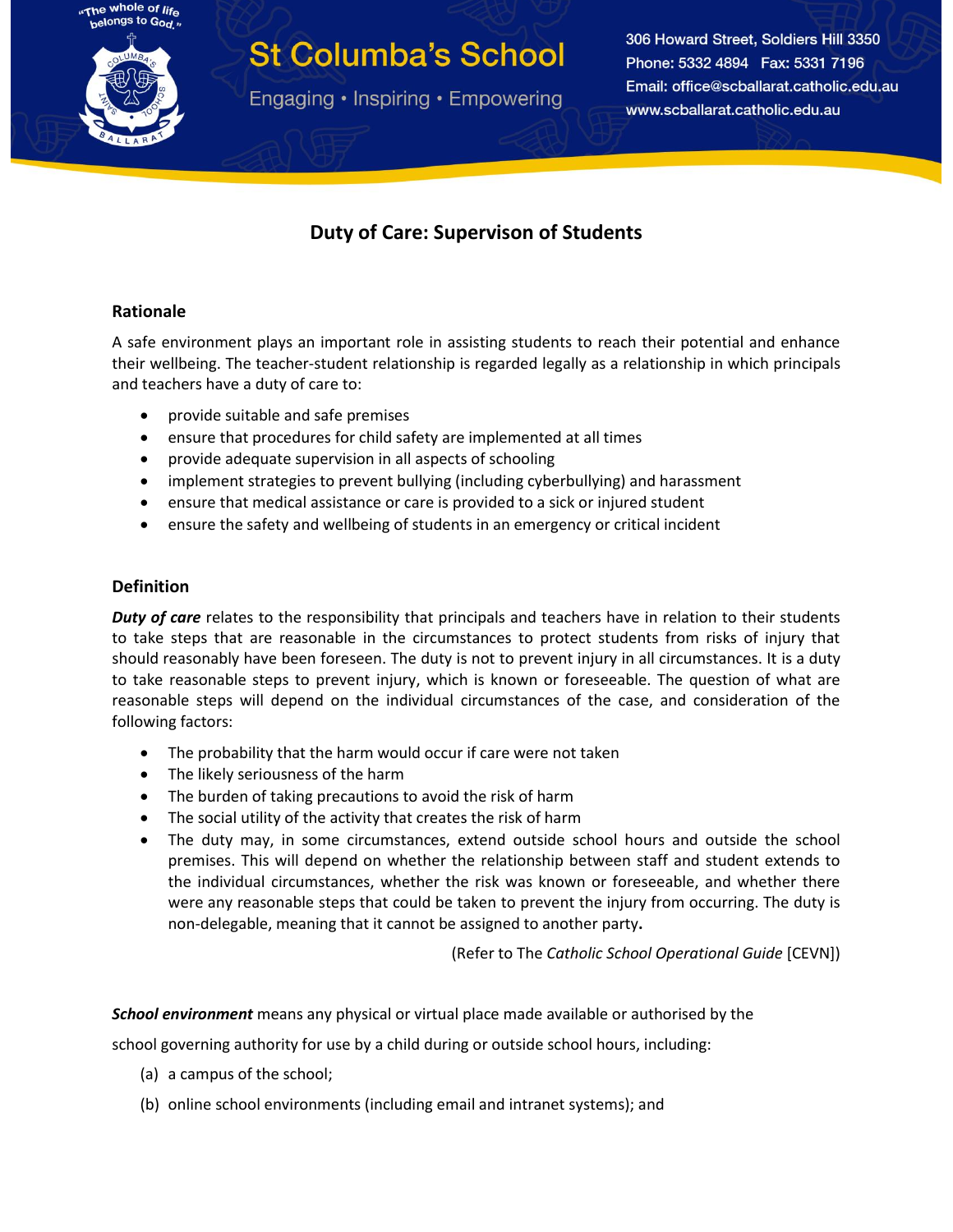(c) other locations provided by the school for a child's use (including, without limitation, locations used for school camps, sporting events, excursions, competitions, and other events).

*(Ministerial Order 870)*

# **Policy Statement**

St Columba's School provides effective student supervision and care to ensure that students are in safe environment at all times.

# **Principles**

- Learning within a safe environment plays an important role in student outcomes and sense of wellbeing.
- Principal and teachers must take reasonable steps to ensure the safety of student and others within the school environment.
- Clear procedures and processes that are consistently applied are important in ensuring high standards of duty of care at all times.
- The school will comply with all diocesan and legislation requirements for child safety outlined in the Child Safe standards (Ministerial Order 870) including reasonable precautions to prevent the abuse of a child by an individual associated with the school while the student is under the care, supervision or authority of the school.
- Effective strategies that ensure the safety and care of all students are implemented. This includes appropriate measures for younger students, students with disabilities or students at risk.
- All staff have a responsibility to take reasonable steps to prevent potential injury to students and others.
- Strategies are implemented, as required, for specific students such as students with disabilities and age levels to ensure that the environment is safe for all students.

#### **Implementation**

#### **Playground Supervision**

The principal is responsible for ensuring that students are adequately supervised before and after school and during recess times. This will involve designating areas in the yard, and developing a roster for staff to supervise students in the designated area for the time indicated on the roster. The roster will be made available to all staff and be displayed in the staffroom, staff intranet and any short-term changes will be recorded on the staffroom whiteboard.

All teachers are required to do yard duty according to a designated roster for before and after school and at recess times.

Teachers who are rostered for duty are responsible for remaining in the designated area until the end of the break period, or until replaced by a relieving teacher, whichever is applicable.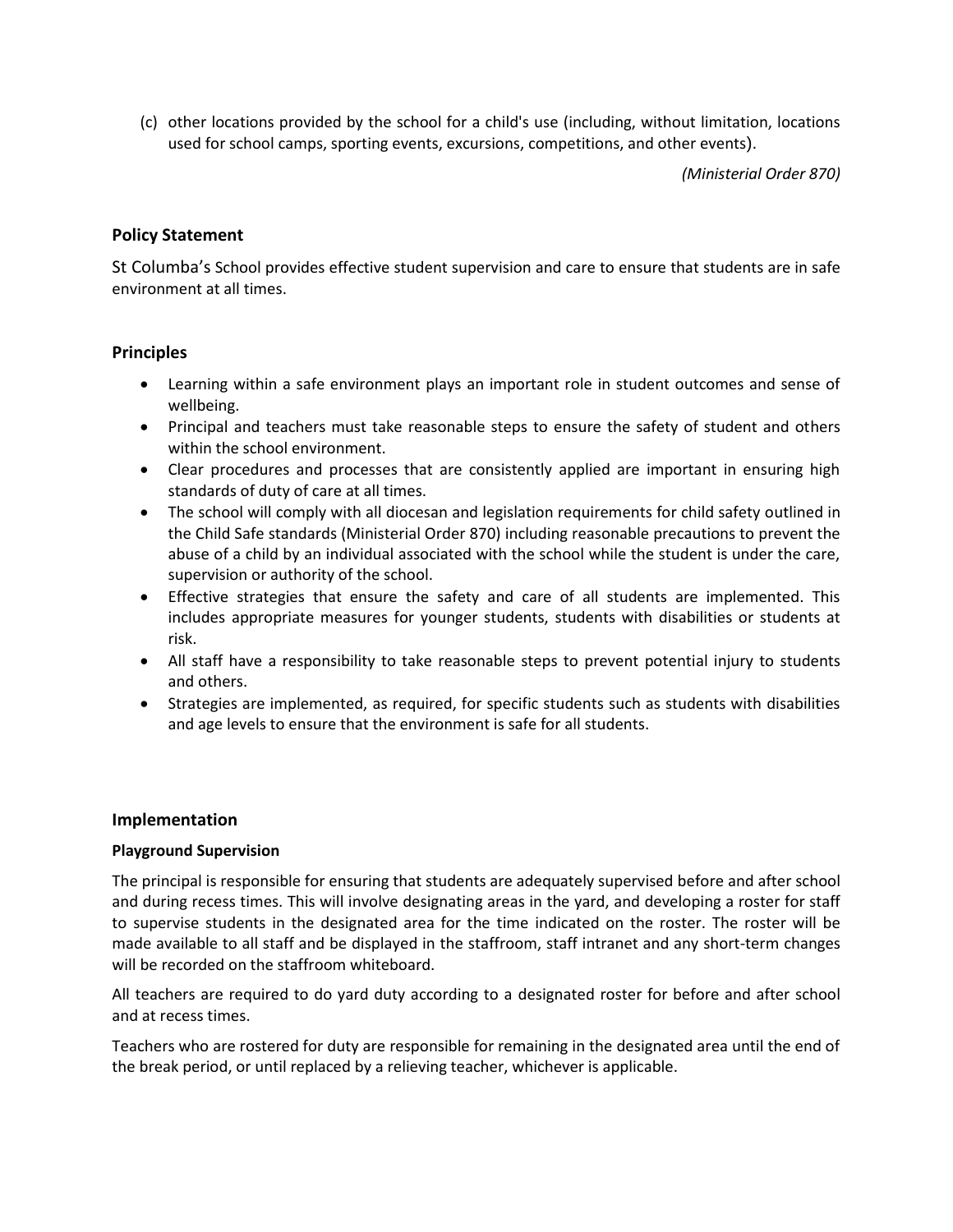#### *Yard Duty Teachers*:

- are expected to move around the area rather than remain static in the one position.
- should be alert and vigilant to what is happening in the yard
- are not permitted to carry hot drinks while on duty
- ensure that students' behaviour is safe, sensible and fair and consistent with school expectations and rules
- act as role models in demonstrating safe behaviour, for example, in wearing Sunsmart hats.
- intervene if potentially dangerous behaviour is observed in the yard
- enforce behaviour standards and implement logical consequences for breaches of safety rules (see Behaviour Management Policy)
- ensure that students who require first aid assistance receive it as soon as practicable
- wear the school visible vest and carry a first aid bag and school electronic communication device
- record any incidents in the incident book (Administration office), and if required, follow up with classroom teacher and parent
- take preventative steps if any safety issue is indentified, such as faulty playground equipment. The area of concern is to be closed for student use and reported immediately to the administration office. The teacher will need to follow up with the occupational health and safety officer as soon as possible.
- ensure that the communication devices are returned to the chargers in the First Aid room

If a relieving duty teacher does not arrive for yard duty, the teacher currently on duty should contact the administration office using the school communication device, but should not leave the designated area until a reliving teacher has arrived in the designated area.

If the supervising teacher is unable to conduct yard duty at the designated time, the administration office is to be contacted to ensure that alternative arrangements are made.

If at any time the administration office is not responding to a call from a yard duty teacher, then yard duty teacher should contact the principal or member of the leadership team.

If a student leaves the school grounds without authorisation the administration office is contacted and the parents will be informed immediately.

If the supervising teacher needs to leave yard duty during the allocated time, the teacher must contact the administration office but should not leave the designated area until a relieving teacher has arrived in the designated area.

#### *Designated Yard Duty Areas*

At St Columba's school the designated yard duty areas for recess are:

- Playground
- Yard
- Sandpit
- Deck area
- Cubby House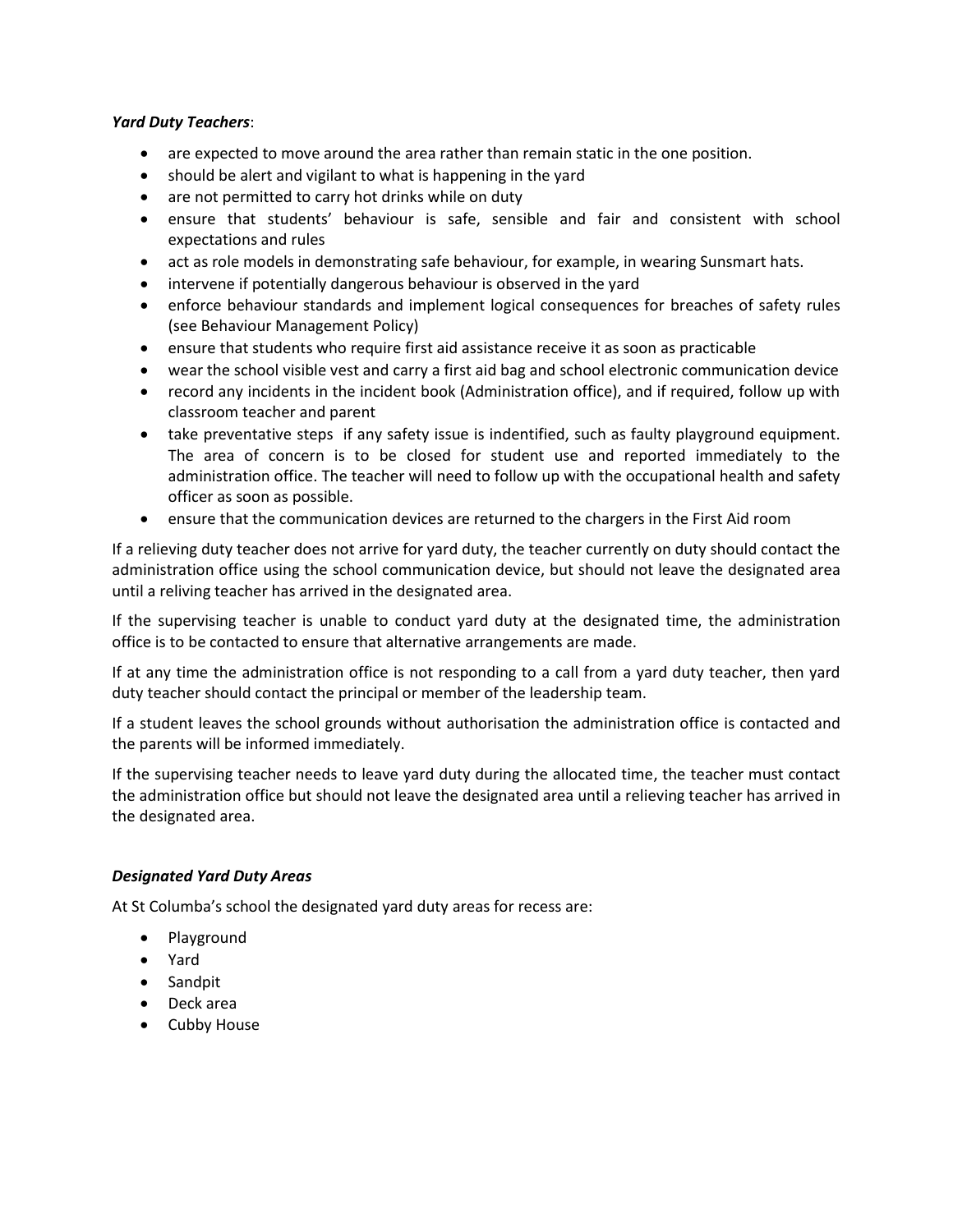The designated yard duty areas for before and after school are:

 Yard Playground

#### *Inclement or Hot Weather*

If the weather is unsuitable for outside play, students will be supervised in their classrooms. On these occasions a specific indoor duty roster will take effect. This roster will be available on the staff notice board and staff intranet.

In the event of hot weather, the temperature and wind conditions will be taken into account.

The principal or delegate will determine when students are to remain inside at recess times and before school.

If students are out on yard at recess times and before school and the weather becomes inclement, yard duty teachers are to ask students to move to the sheltered areas and wait for the PA announcement to move to their classrooms.

A yard duty teacher may need to contact the administration office to check awareness of changed weather conditions.

Refer St Columba's SunSmart policy regarding sun protection measures and procedures.

#### **First Aid** (see Student Care and Health Policy)

Yard duty teachers using supplies in first aid bag treat minor injuries. Students may in some cases need to walk with the teacher or sit in a designated area for a short time. The teacher will need to assess if further treatment is required.

In the event of a student requiring additional first aid, the student will be sent to the first aid room with another student. The yard teacher will send the injured student to the first aid area . A staff member will be on duty in the first aid room.

If a student requires an Epipen then the teacher must contact the administration office immediately and ask that it be brought to the teacher to administer.

If a student is injured and should not be moved or requires emergency assistance, the yard duty teacher is to ring 000 for assistance and then contact administration office.

#### *Before School and After School*

Students are not permitted in school grounds before 8.15am and must have left the school grounds by 3.30pm.

Yard duty will commence for 15 minutes before and after school ie 8.30am and 3.15 pm.

If a parent (or other authorised person) drops off or otherwise arranges for a student to be on the school premises before supervision commences at the beginning of the day the Principal will, as soon as practicable, follow up with the parent to

- advise of the supervision arrangements before school
- request that the parent make alternate arrangements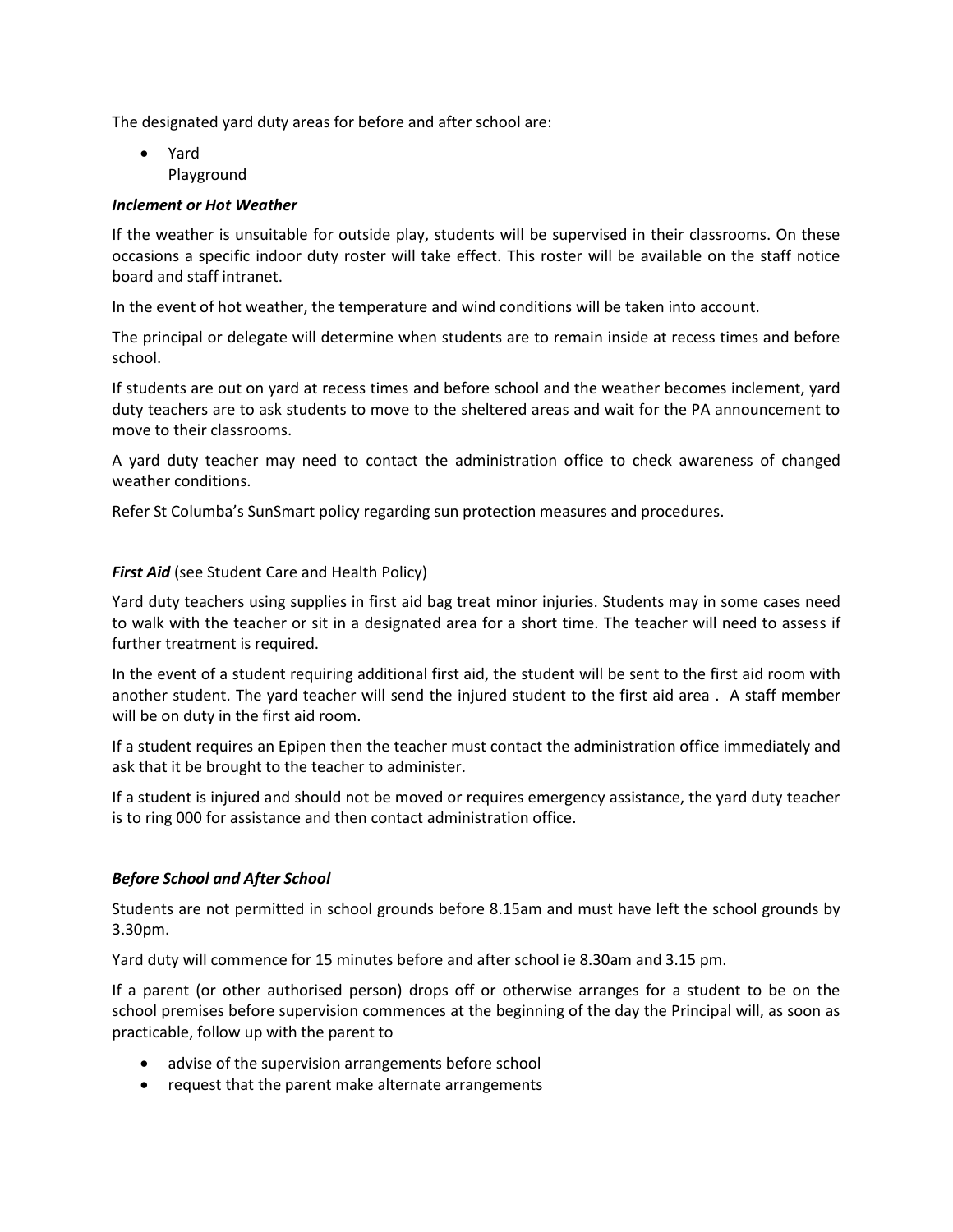If a parent (or other authorised person) has failed to collect the student after school, the next steps may include some or all of the following:

- attempting to contact the parents
- attempting to contact the emergency contacts

Parents will be informed via the school App and reminded in the school newsletter of the designated supervision times.

Students who arrive late or leave early will be signed in / out at the school office. The administration officer will maintain a record of late arrivals and early departures via Simon/Pam.

#### *Classroom Supervision*

The classroom teacher has ultimate responsibility for the supervision of all students in their care. The classroom at all times must be a safe learning environment. This duty cannot be delegated to learning support officers, external education providers, parents, volunteers or students undertaking Initial Teacher Education (ITAs). In addition, no student should be left unsupervised outside the classroom as a withdrawal consequence for misbehaviour. Withdrawal from the classroom is only to occur in accordance with the school's Behaviour Management Policy.

In order to provide a safe learning environment classroom teachers:

- must be organised and implement learning experiences that addresses all students' needs
- interact regularly and positively with students in the classroom
- ensure a consistent communication and response to expectations and student responsibilities
- Inform and regularly remind students of acceptable internet and social media use (See Digital Technology Policy)
- be vigilant and respond appropriately to any incidents of bullying and harassment
- are proactive in reporting any defects in the maintenance register or safety concerns to the occupational health and safety officer and take immediate steps to ensure the issue does not pose a risk to students and others
- be consistent in their implementation of the Behaviour Management Policy
- implement the processes for Child Safety Standards and Mandatory Reporting
- attend to student injuries/illness according to the Student Care and Health Policy

If a teacher needs to leave the classroom at any time during a lesson, the teacher should contact the Principal or Deputy Principal. The teacher should then wait until alternate supervision is being provided prior to leaving the classroom.

Teachers are required to be in attendance in the classroom if not on yard duty supervision, before the start of day bell rings at 8.30am and at end of recess times.

Teachers will not dismiss students earlier than 3.15 pm-the end of day finish time.

Students will not be allowed to remain in rooms without direct teacher supervision.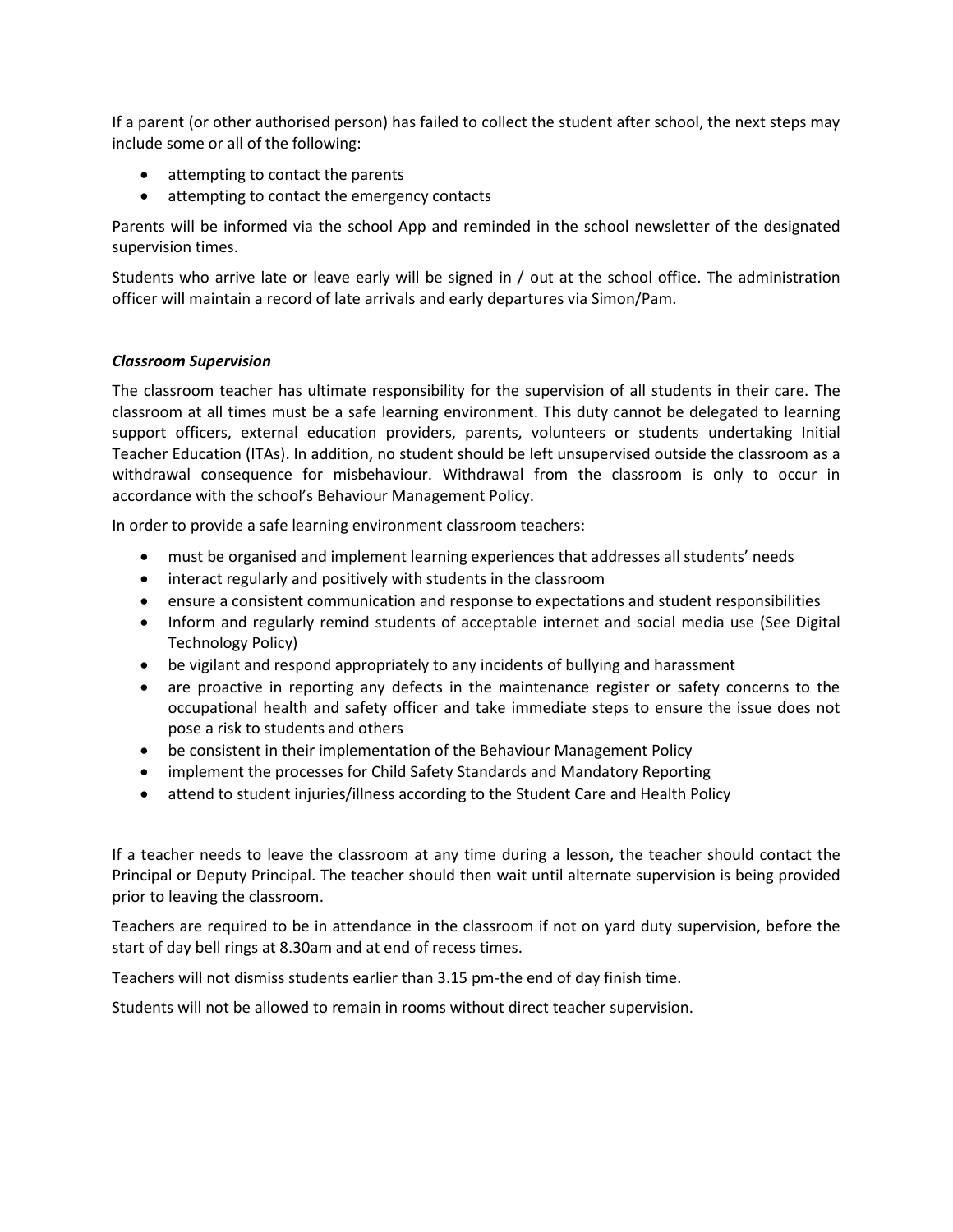#### *Volunteers*

St Columba's welcomes volunteers to assist school activities such as assisting in the classroom, maintenance, excursions. St Columba's school implements the *CECV Guidelines on the engagement of volunteers in Catholic schools* available at [http://www.cecv.catholic.edu.au/getmedia/14f0d67b-fb34-](http://www.cecv.catholic.edu.au/getmedia/14f0d67b-fb34-48eb-bd2c-0a32688b1a96/Volunteer-Guidelines.aspx) [48eb-bd2c-0a32688b1a96/Volunteer-Guidelines.aspx.](http://www.cecv.catholic.edu.au/getmedia/14f0d67b-fb34-48eb-bd2c-0a32688b1a96/Volunteer-Guidelines.aspx) This link is also provided on the school website.

St Columba's School volunteers will:

- have completed a Volunteer Application Form and undertaken a screening process as outlined in the CECV Guidelines on the engagement of volunteers in Catholic schools
- have participated in an induction of relevant school policies and procedures including Child Safety Standards and their role as a volunteer
- have a current Working with Children Check (WWCC) and if required, a National Police Records Check (Police Check) and have completed the induction online module and signed a Code of **Conduct**
- be under the supervision of the classroom teacher at all times when engaged in learning activities

#### *Incursions*

Incursions are in school experiences in which a visitor such as a speaker or instructor is invited by the teacher due their experiences or expertise to share their knowledge and skills with the students in a one-off session.

Incursion visitors:

- must sign the visitor's book at the administration office on arrival and when exiting the school.
- must respect the vision, mission, ethos and code of conduct of the school
- should not be responsible for supervising students
- have a current Working with Children Check (WWCC) and if required, a National Police Records Check (Police Check)

Classroom teachers must:

- closely supervise the visitor at all times including accessing facilities such as staffroom and staff toilets and must not have access to student personal information or use student toilets
- ensure that the visitor conducts the session in a safe manner and the content, equipment or resources used are also suitable and safe for students in a Catholic school.

Teachers must complete the school incursion form before the commencement of the activity. This form is filed in the school document management system and includes:

- Date and time of activity
- Teacher and Class
- Learning goal and outcomes
- Visitor name and background (relevant to the learning focus)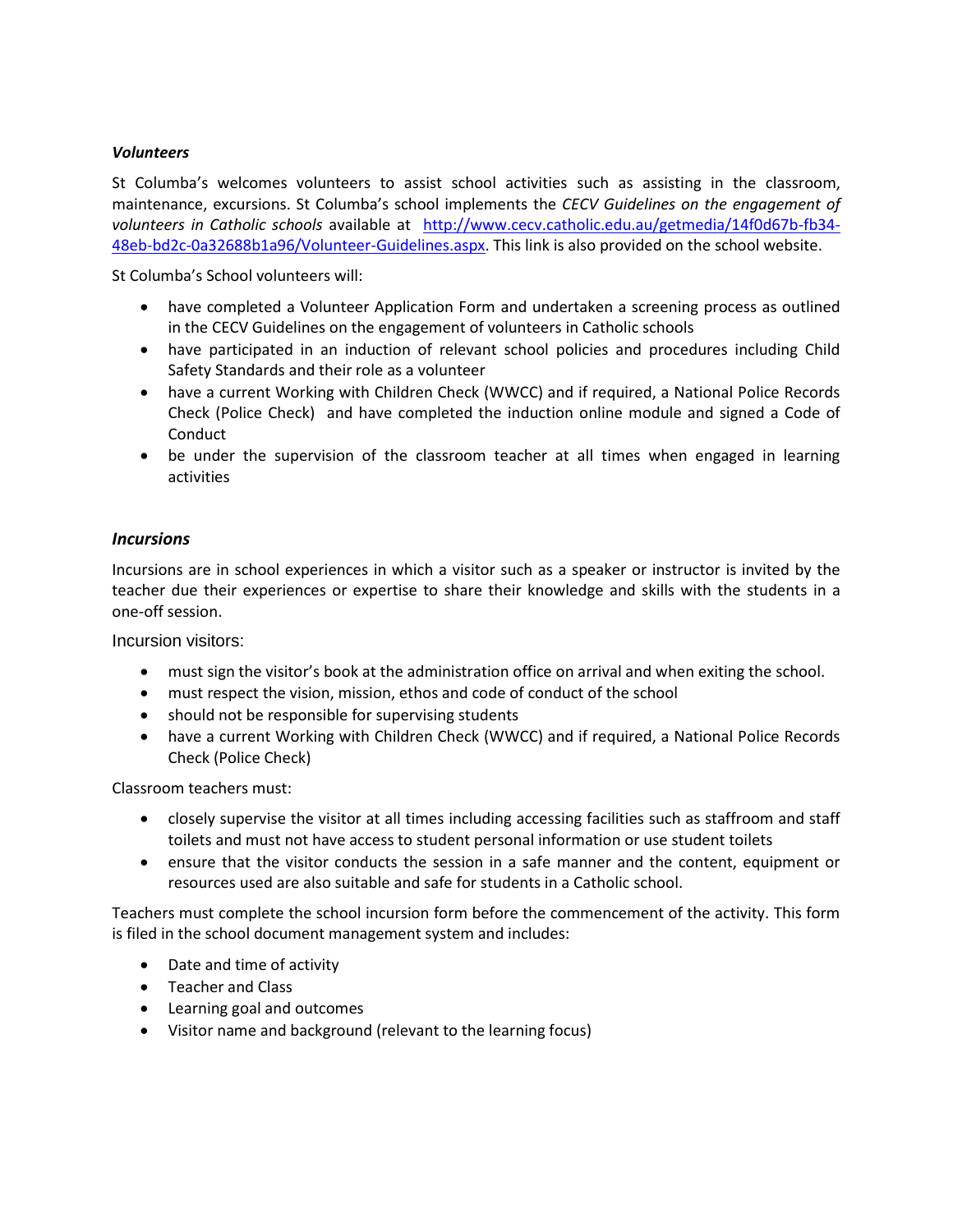## *External Providers*

External providers are contracted by the school to provide a service. This can include learning and teaching services, another school, health professionals, information technology technicians or trades peoples such as electricians or plumbers. St Example's School follows the *CECV Guidelines on Engagement of External Contractors in Catholic Schools* to ensure the school meets its duty of care in providing a safe environment for students including procedures for Child Safety Standards. The guidelines are available at [http://www.cecv.catholic.edu.au/getmedia/a099f220-2e9a-4b5a-9147-](http://www.cecv.catholic.edu.au/getmedia/a099f220-2e9a-4b5a-9147-8f11e49a28d1/Contractor-Guidelines.aspx) [8f11e49a28d1/Contractor-Guidelines.aspx](http://www.cecv.catholic.edu.au/getmedia/a099f220-2e9a-4b5a-9147-8f11e49a28d1/Contractor-Guidelines.aspx)

All external providers must have a current Working with Children Check (WWCC) and if required, a National Police Records Check (Police Check)

#### *Student Learning and Wellbeing*

Where an external provider is used to provide specialised learning and teaching such as a series of drama lessons, the students will be under the supervision of the classroom teacher if the provider does not have a current Victorian Institute of Teaching (VIT) teacher registration. A current WWCC will be required.

The external provider will complete an induction on relevant school policy and procedures before commencing.

The classroom teacher will monitor and supervise the lessons and report any concerns to the principal.

In the case of specialised teacher from an external provider that has current VIT registration:

- The principal will determine whether classroom teacher supervision and assistance is also required during the learning sessions
- The Memorandum of Understanding (MOU) with the external provider will outline their responsibilities including duty of care. It is also the responsibility of the external provider to check the credentials of the person assigned to St Example's School and other requirements outlined in the MOU
- The principal will also check with VIT the registration, proof of identity before the external provider arrangement commences
- The specialised teacher from an external provider will participate in an induction on school policy and procedures including duty of care before commencing teaching at the school.
- The principal or delegate will be responsible for monitoring and ensuring that the teachers from the external provider follow school policy and procedures.

Teacher with VIT Permission to Teach are required to be supervised by a registered teacher at all times.

The school will at times engage eternal agencies to provide services such as chaplaincy or health professionals. These services may require one to one contact with students without direct supervision. These providers will require a WWCC and proof of identity and will be inducted in school policy and procedures before commencing and will be monitored by the principal or delegate.

External contractors such as IT technicians and trades people will be engaged by the school and will have no or limited contact with students. The processes to be followed are outlined in the *CECV Guidelines on Engagement of External Contractors in Catholic Schools*. The principal or delegate will ensure that these procedures are followed as well as occupational health and safety procedures.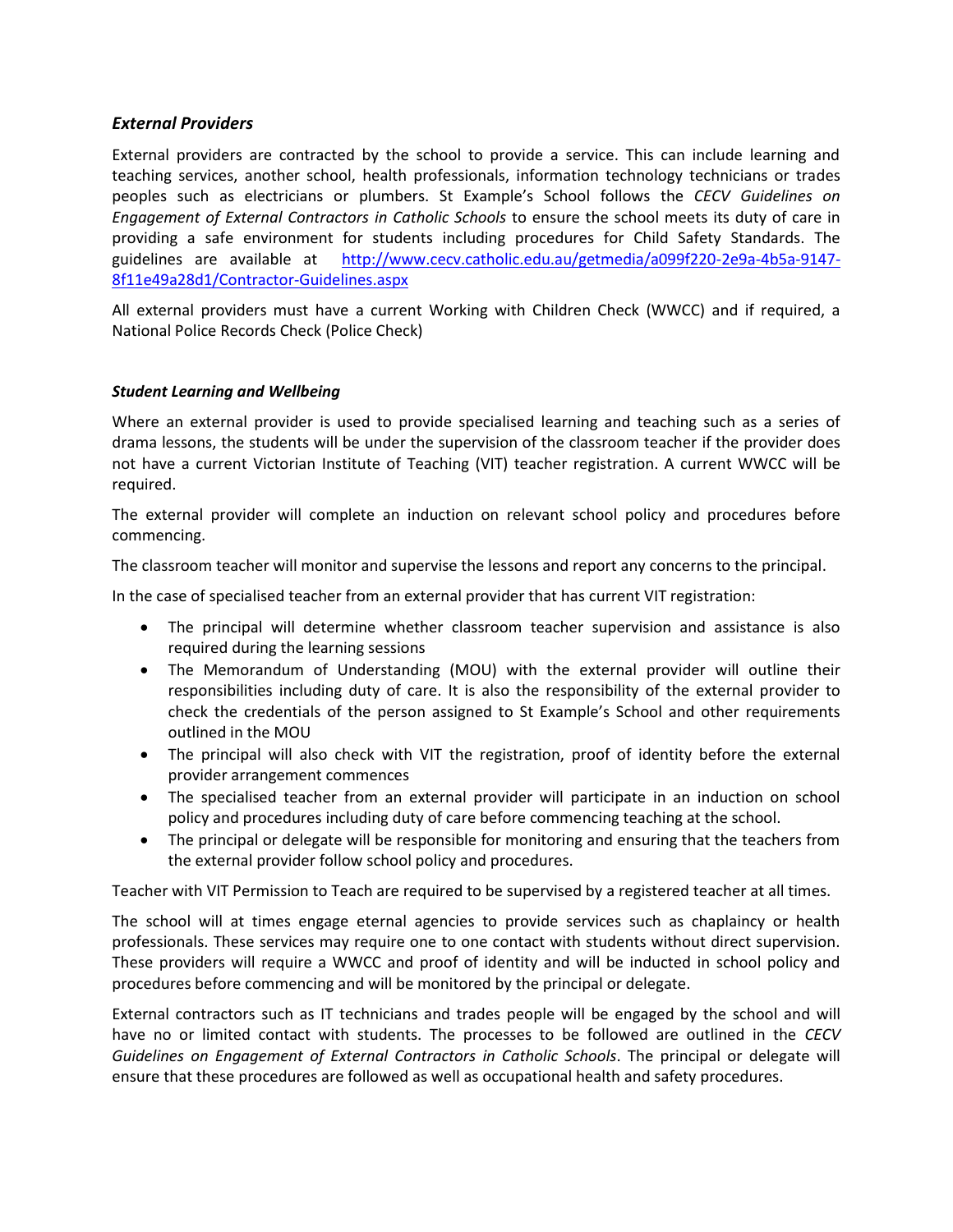All external providers or contractors (i.e staff who are delegated by the external provider to provide a service to the school) regardless of the service they provide, must have a current WWCC and undertake an induction process.

#### *Offsite Activities*

An offsite activity includes any excursion, camp (including study camps), interstate or overseas tour, holiday trip or off-campus activity such as attendance at a sporting fixture. It does not include work experience programs.

Offsite activity staff are teachers, Learning Support Officers, ITAs, volunteers (who have been approved as a school volunteer), campsite staff and specialist instructors who will supervise the students.

The principal must ensure that students participating in offsite are appropriately supervised and that effective planning for the activities and location facilities meets student-learning needs within a safe environment.

A site specific Emergency Management Plan (EMP) must be it completed. The plan must provide details for the school's response to managing bushfire risk when conducting an offsite plan. EMPs must be reviewed annually and immediately after any significant incident. The offsite activity leader (in some instances may be the classroom teacher in the case of a single class at a offsite event) must liaise with the deputy principal (responsible for emergency management plans and procedures) after any incident or concerns regarding the EMP, location, external provider procedures and the surrounding environment.

The offsite activity leader must complete the Offsite Activity Checklist located in CEVN/emergency management and carry a copy of the EMP with them at all tiles during the offsite activity. It also provides links to other requirements such as for swimming and water sports, excursion staff and emergency management plans. The checklist must be provided to the principal for approval at least one month before the actual activity. The offsite activity leader should familiarise themselves with the checklist as soon as an offsite activity is being considered. The checklist should always be accessed online as changes are made to the document from time to time. The *Catholic School Operational Guide* (CEVN) also provides advice on duty of care. A contingency plan should be considered during the bushfire season.

On arrival at the offsite activity, the offsite activity leader conducts an evacuation drill and adjust EMP after consultation with staff and students.

The *Schools Policy and Advisory Guide* provides minimum requirements for staff-student ratios. These requirements must be checked for each offsite activity on the Guide's website at <http://www.education.vic.gov.au/school/principals/spag/safety/Pages/staffing.aspx> including the *DET Safety Guidelines for Education Outdoors* as changes are made to the requirement from time to time.

The principal will determine whether additional staff are required (ie more than the minimum ratio) taking into account the:

- experience, qualifications and skills of staff
- age, maturity, past behaviour and physical characteristics and learning requirements of the students
- size of the group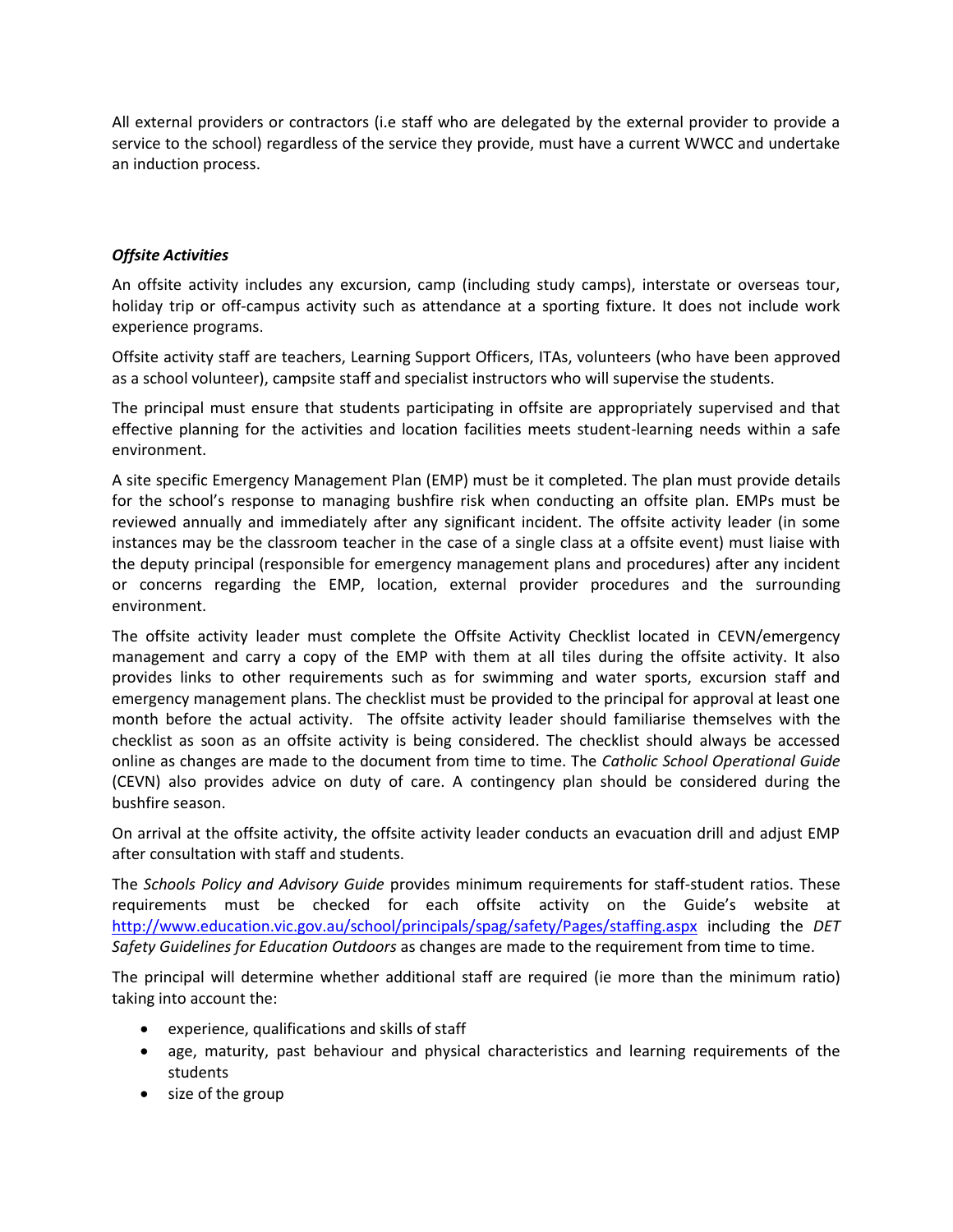- nature and location of the excursion or camp
- nature of activities to be undertaken
- requirements for Level 2 and Level 1 first aid staff

The offsite activity leader must ensure that the offsite activity staff are inducted on the procedures and expectations that are outlined in the Checklist and that the activity has been entered on the Catholic Schools Student Activity Locator (SAL) which is available on CEVN/emergency management.

#### **School Emergency Management Plan** (see Emergency Management Plan)

It is responsibility of all staff to familiarise themselves with the Emergency Management Plan (EMP) and ensure that students understand the procedures to be undertaken in an emergency. This includes familiarization of the assembly location area/s.

Members of the Incident Management Team (IMT) will have specific roles and responsibilities.

Each learning area and all other rooms such as first aid room will have a copy of the EMP in a wall folder that is located at each door. Year level rooms will have a class list.

Teachers will need to keep a copy in their classroom of student requirements such as those requiring asthma puffers. This may not be accessible in an emergency. It is important that student health and medical information is kept confidential according to the privacy laws and not on display in the classroom (unless parents have request information to be openly available).

The principal and administration team will have whole of school copies of student class lists, first aid kits (including asthma puffers and EpiPens) and instructions for any special requirements for staff and students

Copies of the completed templates for instructions for *In Case of an Emergency* and *Emergency Numbers and Key Contacts* will be placed around the school and displayed in school buildings and can be viewed from the outside.

All teachers are expected to participate in practice evacuation procedures.

#### **Critical Incidents** (see Critical Incident Plan)

All staff need to familiarise themselves with the Critical Incident Plan and ensure that they communicate as soon as possible any critical incident to the principal or member of school leadership team ( if principal is not available).

#### **Environmental Hazards**

All staff must advise the school office immediately of any safety issues in the school environment such as presence of unauthorized persons or potential environmental hazard such as broken steps or faulty equipment. It may require a staff member to place a barrier, wait for assistance or ask a person to leave the school. The staff member will need to follow up with the OHS officer to ensure that environmental hazards have been addressed.